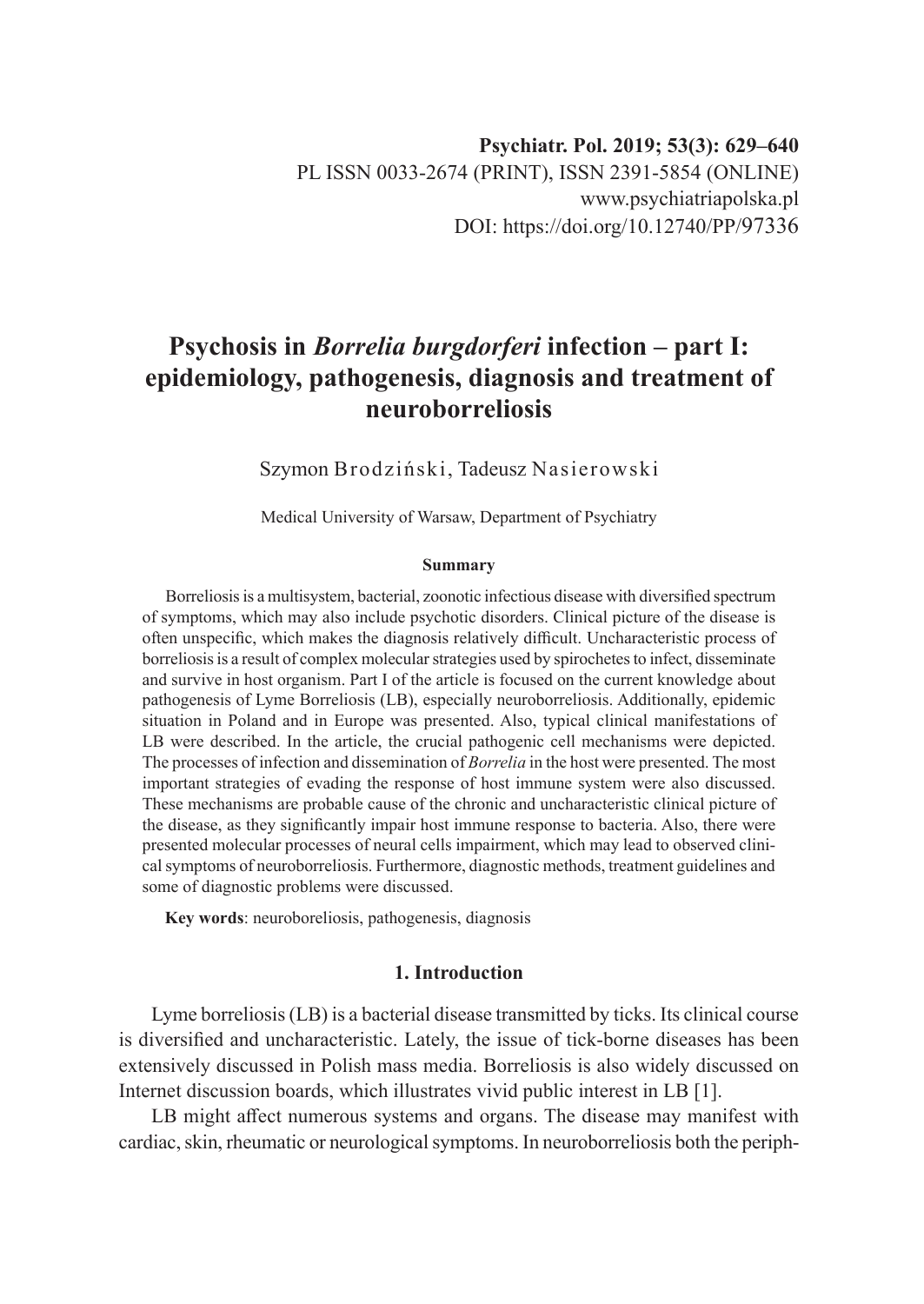eral and central nervous systems might be involved. When the central nervous system (CNS) is affected, there may occur psychotic symptoms similar to those observed in schizophrenia.

# **2. Epidemiology of borreliosis**

Naturally, the disease is noted in areas inhabited by ticks. In Europe, it is between 35° and 60° north latitude and up to about 1,300 meters above the sea level [2]. About 65,000 of new cases of LB are observed every year in the whole Europe [3]. In Poland, average incidence is 22.8/100,000 inhabitants, however, it reaches the level of 80/100,000 inhabitants in the north-eastern parts of the country [4]. In other European countries incidence of LB is diversified. The highest incidence rate was noted in some parts of Slovenia, Germany, Austria, Estonia, Finland, and in the southern coast of Sweden. However, epidemiological data in various countries are not standardized, which makes it difficult to compare them [3].

The factors contributing to the increased incidence of LB are warm winters and humid summers [3]. The risk of LB is higher in people living or working in forest areas [3, 4]. The prevalence of neuroborreliosis (NB) is estimated at 15–40% of confirmed LB cases [5]. It is the most often form of LB in Europe. Meningitis is observed in about 5–15% of cases of LB [3, 5, 6], while the most severe form of the disease – encephalomyelitis – in 0.1% of cases [5].

#### **3. Clinical manifestations**

Lyme borreliosis is zoonotic disease caused by bacteria transmitted by ticks. The infectious agent is spirochete *Borrelia burgdorferi sensu lato*, within which several genospecies are distinguished. The following genospecies are pathogenic for humans: *B. burgdorferi sensu stricto, B. garini, B. afzelii, B. bavariensis* [7]. Bacteria are mostly transmitted by *Ixodes ricinus* or *Ixodes persulcatus* ticks. After a bite by an infected tick, spirochetes migrate with tick saliva to the skin of the host. Initially, the infection is limited to the bite area. Typically, in a few days or weeks after the bite characteristic erythrema migrans appears. At this stage, non-specific flu-like symptoms may occur. If the infection is not treated, spirochetes spread in host organism. They may infect various organs, especially joints and the nervous system [5] but also heart muscle and eyes [8]. In a few weeks after the initial infection, the central nervous system (CNS) might be affected. Spirochetes may remain there quiescent for several weeks or even years before producing symptoms [8].

Neuroborreliosis is defined as *Borrelia* infection in which neurological symptoms occur. They may affect both the central and peripheral nervous system. At the beginning symptoms might be mild but when untreated infection spreads, symptoms become more severe. When the central nervous system is affected the following syndromes are distinguished: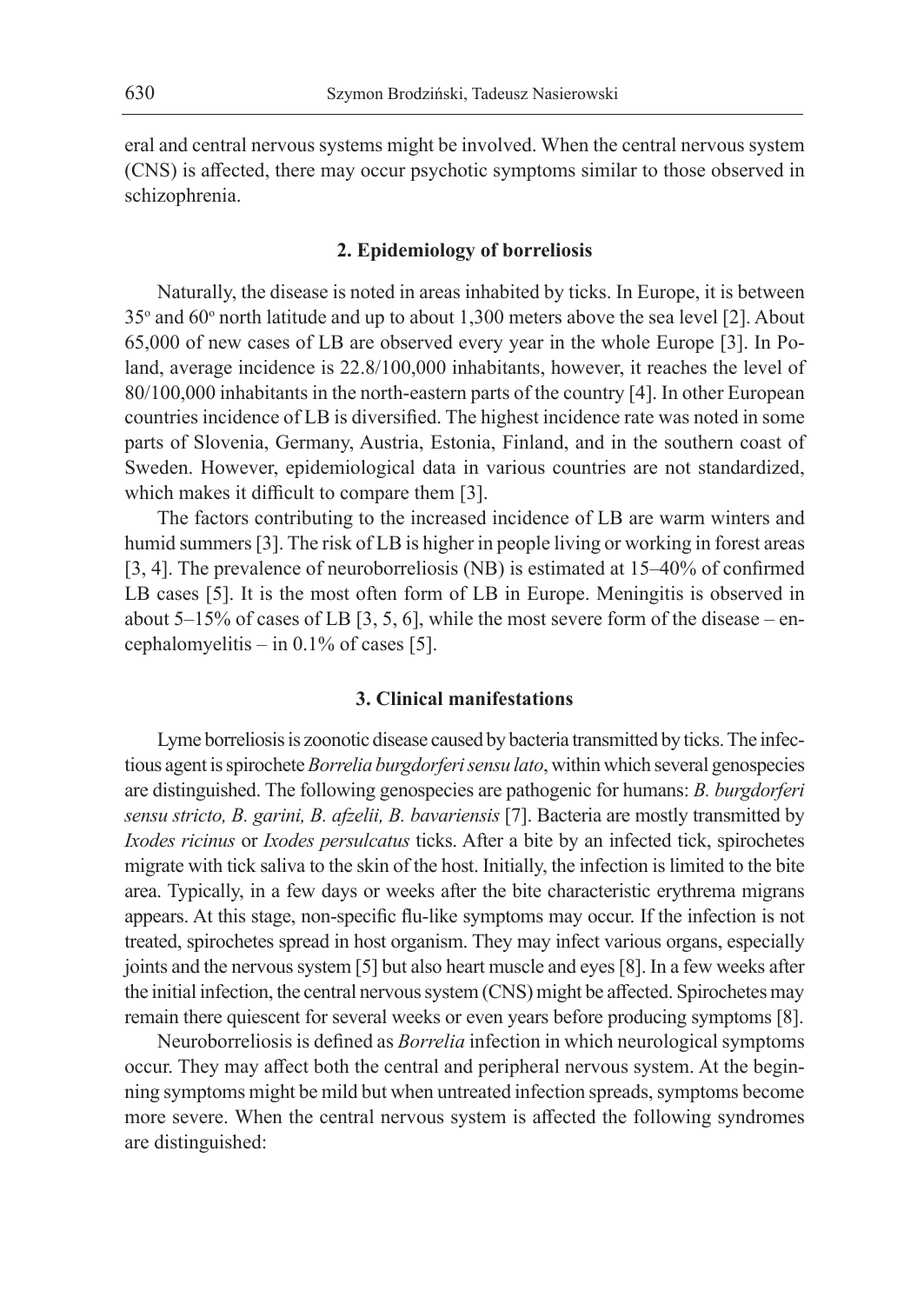- Early-stage syndromes:
	- 'aseptic' meningitis;
	- cranial neuritis;
	- radiculoneuropathies.
- Late-stage syndromes:
	- encephalopathies;
	- polyradiculopathies;
	- encephalomyelitis [5, 8].

Most common symptoms during meningitis are: severe headaches, neck stiffness, fatigue, weakness, nausea, vomiting, muscle pains, fluctuating mood, concentration impairment, sleep disorders, and paresthesias. Between the third week and the third month of infection, cranial nerve palsy and radiculopathy may occur [5, 8]. Among the cranial nerves, the facial nerve palsy is the most common [9]. Coexistence of lymphocytic meningitis, radiculopathy and cranial neuritis is called Bannwarth syndrome [5].

The following symptoms may be present at the late stage of the disease: photophobia, emotional lability, irritability, mood disturbances, cognitive and memory impairment [6, 8]. More severe symptoms may occur in the case of encephalomyelitis: consciousness and respiration impairment, hydrocephalus, focal symptoms, and spastic paresis [5]. At this stage psychosis may be observed [10].

### **4. Pathogenesis**

Molecular mechanisms of *Borrelia* infection are still unclear [5, 11–13]. It is not thoroughly known how spirochetes manage to stay unseen for the immune system and then cross the blood-brain barrier. The mechanisms of nerve damage and the exceptional affinity of bacteria to nerve cells and synovial membrane cells are also vague. The currently known mechanisms of infection, evading immune system, reaching the central nervous system and causing damage to neural cells are presented below.

4.1. Infection and evading immune system

These two aspects are inseparably connected. In order to invade the host, spirochetes have to be ready to encounter the immune system yet before entering host tissues. For this purpose *Borrelia* spirochetes use number of mechanisms of evasion of host immune system or decreasing its reactions. The most important of them are: (1) downregulation of expression of surface proteins, which are recognized by the immune system; (2) immune suppression; (3) escape to extracellular space [11, 14].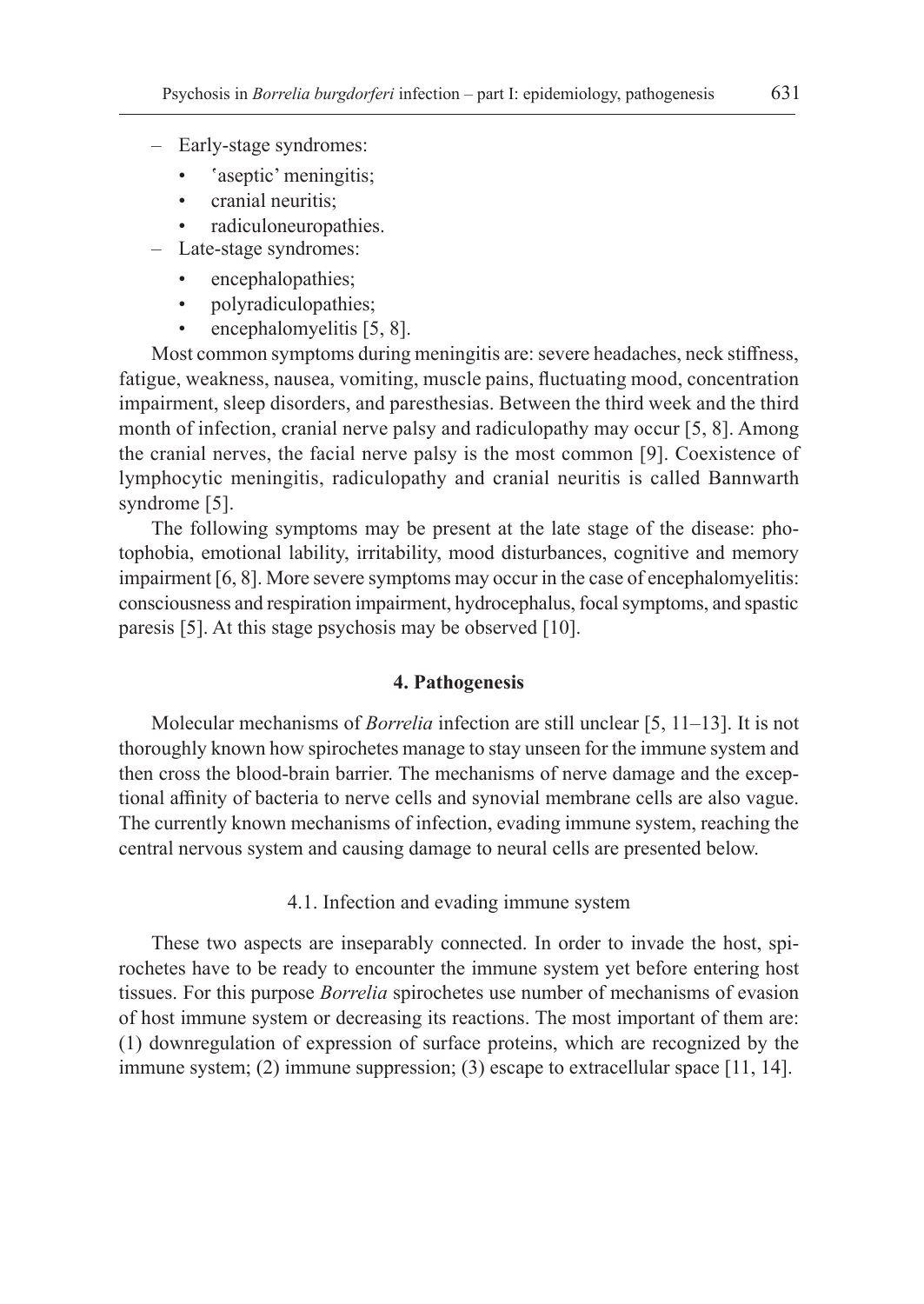# *4.1.1. Role of surface proteins*

*Borrelia* spirochetes produce numerous of surface proteins. Their expression changes depending on environmental alterations. Most significant are following lipoproteins: OspA (Outer Surface Protein A), OspB, OspC, OspD, OspE, OspF, Erp (OspE/F-related proteins), CRASPs (Complement Regulator Acquiring Surface Proteins). They play diversified roles. Function of Osps is adhesion to tick or mammalian tissues, while Erp and CRASPs interact with host complement proteins [13]. Some of lipoproteins activate human immune system intensively [11]. Spirochetes interact with host immune system yet in the tick's gut. Bacteria stay in the tick's intestine for 24–48 hours after a bite, multiplying and preparing to infection [11]. They have contact with host blood flowing into the tick's gut, which might be both opportunity and threat for bacteria. If the blood contains anti-OspA antibodies, spirochetes may be eliminated even before reaching the host [11]. OspA is an important lipoprotein which serves as an anchor for *Borrelia* in the tick's gut, as it binds there with TROSPA (Tick Receptor For OspA) [11, 13].

*In vitro* studies showed that OspA potently stimulates neutrophils to release proinflammatory cytokines (IL-6, TNF-α, IL-1β) [11]. In order to avoid such an intense immune response, spirochetes rapidly downregulate expression of OspA [11]. Even if OspA-positive *Borrelia* manage to enter the host, they are unable to expand the infection [11]. Moreover, sudden downregulation of OspA in response to contact with host blood, might be an infection trigger, as it causes bacteria 'detachment' from the tick's gut [13].

#### *4.1.2. Immunosupression*

Immediately after contact with host blood, *Borrelia* rapidly upregulates expression of some proteins, including OspC. Its synthesis is as rapid as downregulation of OspA [15]. OspA synthesis results from the rise of temperature and pH shifts after contact with host blood [11]. OspC is probably used to gain additional protection against host immune system [11]. Via OspC spirochetes bind to Salp15 (Salivary protein 15), which is present in tick saliva. Salp15 is one of immunomodulators. It inhibits activity of CD4+ cells and leads to decreased production of interleukin 2 (IL-2). It is one of many mechanisms of reducing immune reaction to tick saliva [15]. *Borrelia* spirochetes exploit tick saliva as a cover against recognition by TLR (Toll-like receptors), as it would result with inflammatory reaction of the host [15]. There are also many other immunomodulating proteins in tick saliva, such as, Salp20, ISAC (Ixodes Scapularis Anti-Complement Protein), IRAC (Ixodes Ricinus Anti-Complement Protein). By neutralizing complement protein they form immunosuppressive environment, which is also used by *Borrelia* to evade immune reaction and reach host tissues [11, 15]. Studies show that OspC-negative spirochetes are unable to disseminate [11, 15].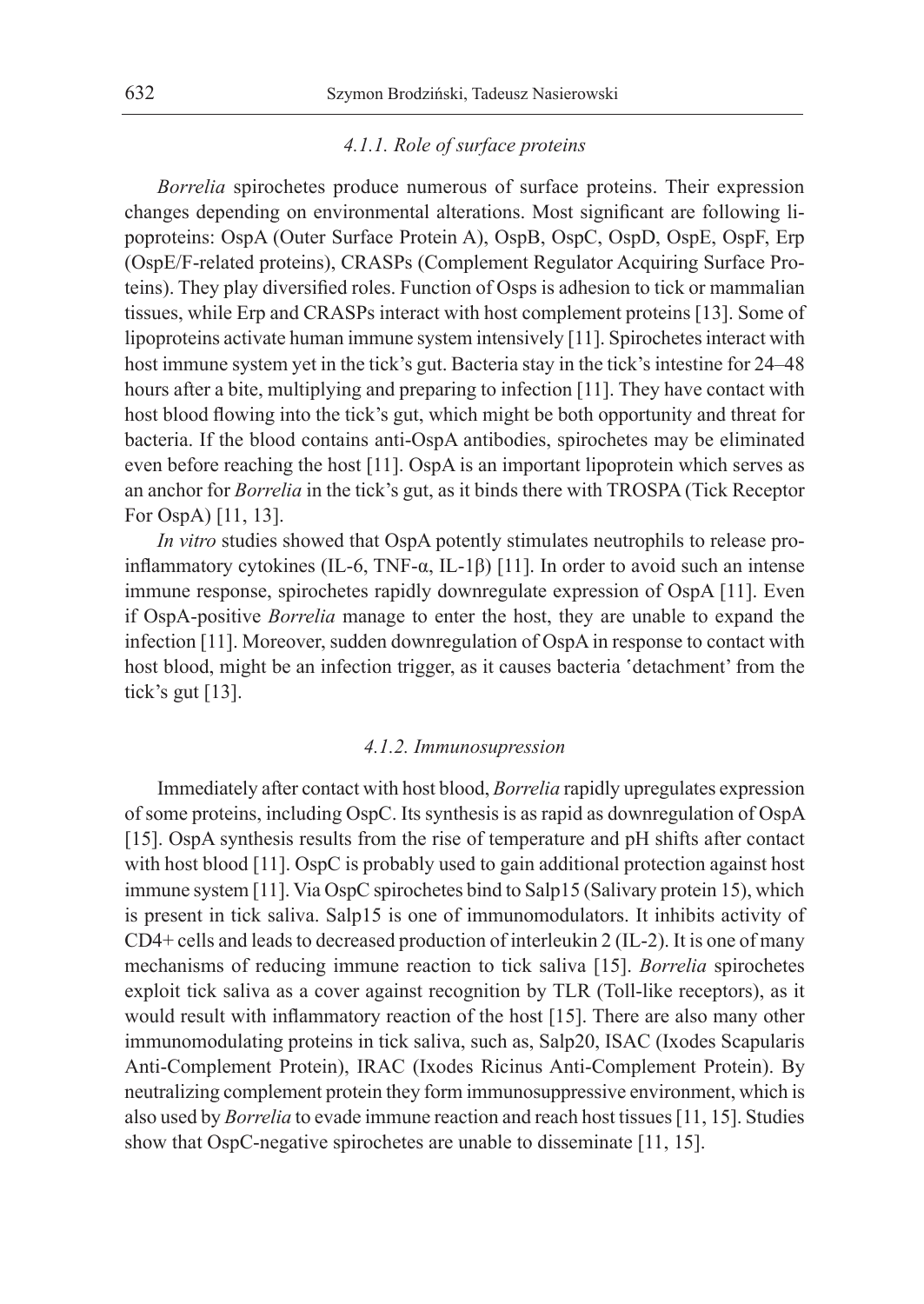Besides exploiting tick saliva proteins as a protection, *Borrelia* also produces its own proteins which decrease host immune response, e.g.,: CRASPs and Erps. They bind human complement regulators of alternative pathway: factor H and factor H-like protein/reconnectin (FHL-1/reconnectin). It leads to deactivation of C3 convertase and stops complement activation [11, 13–15].

Another way of immune evasion used by spirochetes is stimulating the host to produce anti-inflammatory substances. *Borrelia* induces monocytes to secrete interleukin 10 (IL-10), which is one of the most anti-inflammatory cytokine [11, 14].

Spirochetes also have an ability to release soluble antigens which aggregate with host specific antibodies and form immune complexes antigen-antibody. This strategy impair opsonization with antibodies [11, 14].

### *4.1.3. Escape to less accessible compartments*

Last known mechanism of evading host immune reaction is reaching by *Borrelia* immunologically privileged compartments in human body, i.e., space in which immune system hardly penetrates, for example, extracellular matrix. For this purpose, spirochetes bind via OspA with plasminogen and activate this enzyme to plasmin. Moreover, *Borrelia* activates metalloproteinases. These enzymes digest extracellular matrix and open an escape way for bacteria [11, 12]. Furthermore, spirochetes are able to bind several proteins of extracellular matrix, e.g., fibronectin, some of integrins and proteoglycans. That process enables bacteria to anchor in extracellular matrix and help in hiding from immune cells and molecules [11]. It is also possible that spirochetes can form cysts in order to evade immune reaction, which could also explain antibiotics resistance [14].

# 4.2. Reaching the central nervous system

It is still unclear how *Borrelia* manages to get to the central nervous system. Further studies are especially required to understand how spirochetes pass the bloodbrain barrier [11, 12].

Generally, two ways of dissemination in human host are considered: through the blood stream or along peripheral nerves [5, 6, 11]. Arguments in favor of bloodstream route are based on that *Borrelia* can be cultivated from blood samples taken from patients with LB as well as on that bloodstream pathway is used by many other bacteria and there is no sufficient proof that *Borrelia* is an exception [6, 11]. Nevertheless, the pathway along peripheral nerves has to be taken in consideration as well, due to high prevalence of peripheral nerves impairment (Bannwarth syndrome). It is worth to notice that Bannwarth syndrome is observed often in infections caused by *B. garini* and occurs rarely in LB caused by *B. sensu stricto*. It is therefore possible that particular mechanism of dissemination depends on individual genospecies of *Borrelia* [11].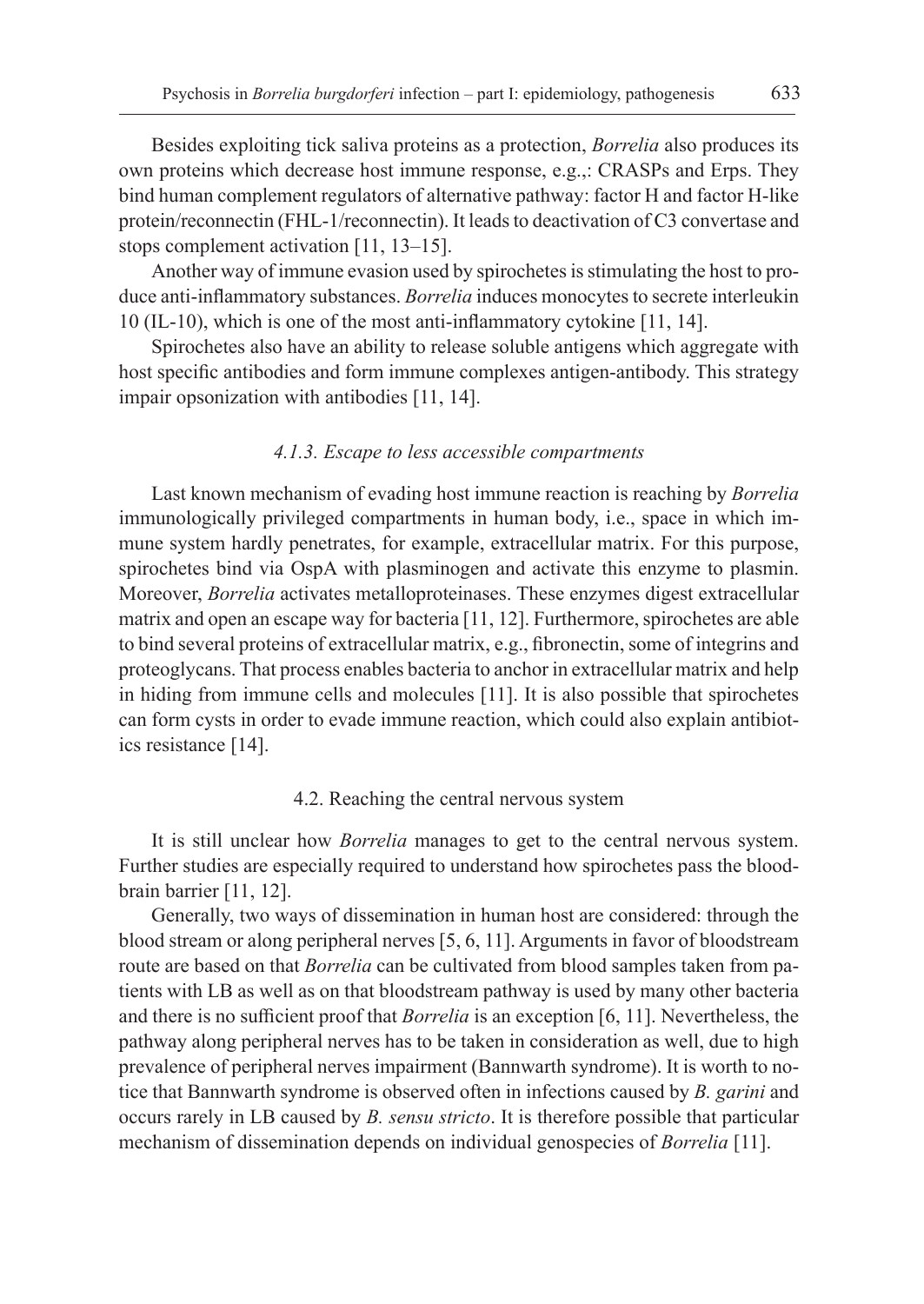An intriguing issue is how spirochetes break the blood-brain barrier (BBB). The most probable mechanism is paracellular BBB penetration [8, 12], but transcellular path is also taken into consideration [16]. *Borrelia* does not produce its own substances which could cause capillary permeability changes, although it stimulates host cells (astrocytes, chondrocytes and monocytes) to secrete metalloproteinases [12]. Spirochetes induces expression of plasminogen and metalloproteinases activators, which can result in loosen connections in the BBB [6, 12]. Nevertheless, these mechanisms require further investigation.

# 4.3. Neural cells impairment

After breaking the BBB, spirochetes reach the cerebrospinal fluid (CSF) where they provoke local inflammation, as a consequence of contact with monocytes, macrophages or dendritic cells. Local immune cells secrete proinflammatory cytokines (IL-6, IL-8, IL-12, IL-18, IFN-γ) and chemokines (CCL4, CCL5, CXCL10, CXCL11). Increased level of these substances attracts other immune cells (especially lymphocytes B). As a result CSF lymphocytosis is observed in people with neuroborreliosis [11, 13].

Three mechanisms leading to neural cells impairment in LB have been described so far: direct cytotoxicity, induced secretion of neurotoxic mediators and immune cross-reactivity [11].

Spirochetes may damage neurons by direct adherence, which is mediated by OspA. This lipoprotein is upregulated when bacteria are in CSF. OspA binds to proteoglycans and galactocerebrosides on neural and glial cells, which can induce apoptosis and astrogliosis [6, 11, 17]. These processes might lead to clinically observed symptoms of LNB [11].

*Borrelia* does not produce any toxic substances which could damage neurons. However, animal studies show that spirochetes induce host cells to produce potentially neurotoxic substances. Increased secretion of nitric oxide (NO) by Schwann cells, quinolinic acid by macrophages, and IL-6, IL-8, CCL-2, TNF-α has been proved [6, 11, 18]. Increased concentration of these mediators may injure neural cells [17, 19]. In animal models, it was shown that these substances may induce apoptosis of neural and glial cells [6, 19, 20]. The fact that encephalitis in LNB involves more often white matter is also important [19, 21]. An important role is played here by apoptosis of oligodendrocytes, induced by *Borrelia* through increased production of proinflammatory cytokines and chemokines [21].

Finally, spirochetes might cause neural injury by triggering immune cross-reactions [6, 11]. Specific IgM antibodies against flagellin, glycolipid which can be found on the surface of *Borrelia*, have been found in the serum of patients with LNB [6, 22]. These antibodies cross-react with neuronal antigens [6, 22]. Immune cross-reaction was also found between epitopes of OspA and neural cells in the brain, spinal cord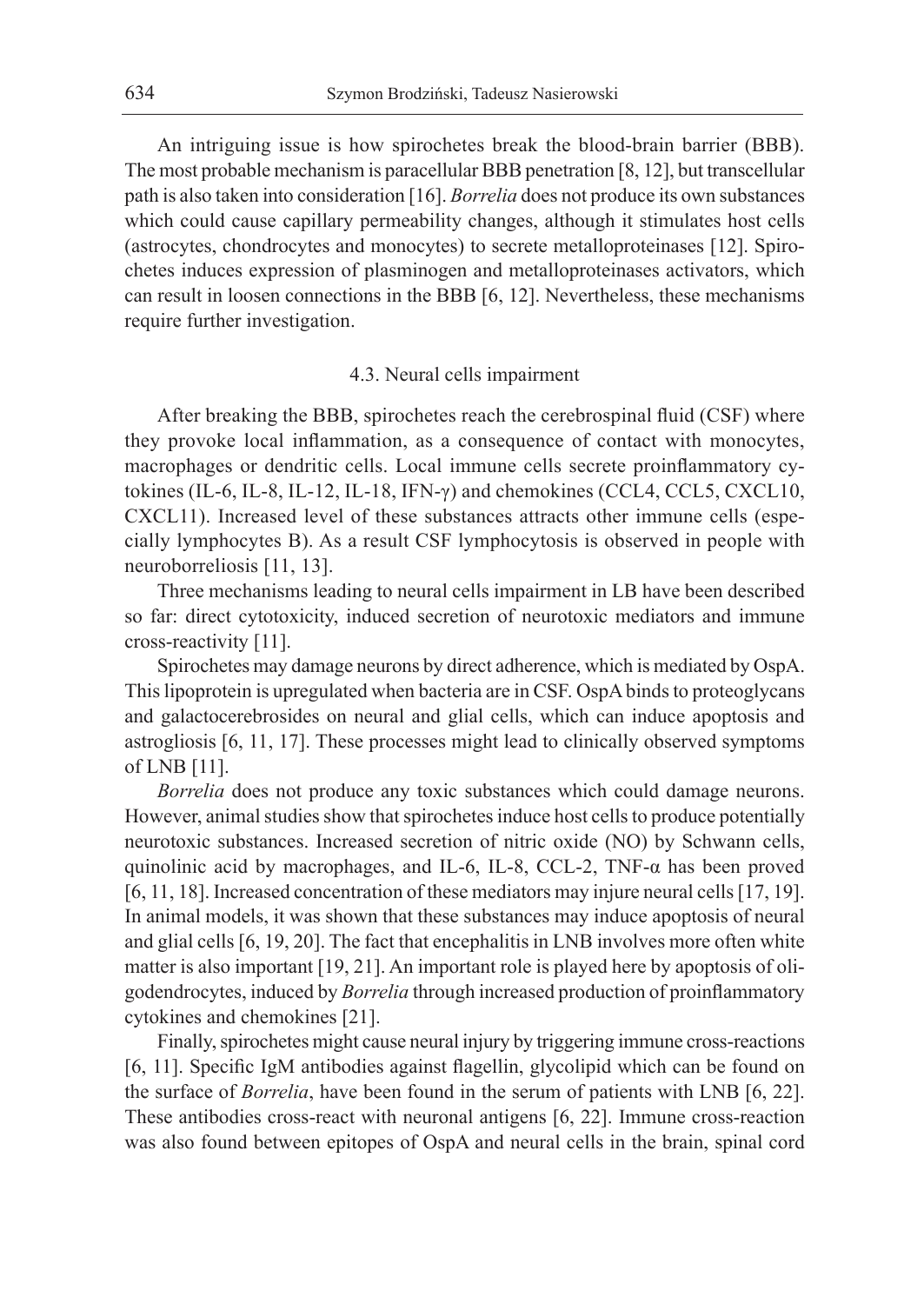and dorsal root ganglia [23]. Similar reactions were also confirmed between anti-*Borrelia* antibodies and neurons and glial cells in the brain cortex [24]. These immune cross-reactions might lead to injuries of neural tissue and be the cause of long lasting symptoms [5, 23, 24].

# **5. Diagnostics**

Diagnosis of Lyme borreliosis, and especially neuroborreliosis, may be problematic due to the following reasons: uncharacteristic symptoms (except for erythema migrans) and poor diagnostic usefulness of blood or cerebrospinal fluid culture due to a small percentage of positive results of such cultures [9, 25]. Therefore, appropriately gathered medical history is crucial in the diagnostics of borreliosis. Initial diagnosis is based on clinical symptoms. The most characteristic symptom is erythema migrans [7]. However, only 20–30% of patients with LB recalls this symptom [25].

Among laboratory test, the most significant is detecting specific anti-*B.b.* IgM and IgG antibodies in serum and CSF with ELISA method [5, 25]. Unfortunately, method's procedures and results interpretation lack standardization and unification [25]. Moreover, ELISA test shows high sensitivity but low specificity in LNB which causes high false positive results ratio [25]. Furthermore, the usefulness of ELISA test is low in LNB of short duration (less than 6 weeks) due to high false positive results ratio [5, 25]. Therefore, detection of antibodies without any clinical symptoms does not allow to diagnose LNB [7, 25]. Western-Blot method (WB) is useful as a confirmation test only when there is positive result of ELISA test [25]. WB shows high rate of false positive results as well [7]. Polymerase chain reaction (PCR) has minor importance in LNB diagnosis. Despite high sensitivity, this method does not determine whether the infection is active, because alive bacteria are indistinguishable from their lifeless fragments [5].

Analysis of CSF is a key test in LNB diagnostics. LNB is associated with elevated protein level, pleocytosis of 10–1,000 cells/mm<sup>3</sup>, with the predominance of lymphocytes and plasma cells [25]. There is, however, risk of misdiagnosis of aseptic or viral meningitis on the basis of CSF analysis, especially in the early stage of LNB when specific antibodies are not present yet [5].

Brain imaging does not play a significant role in LNB diagnostics. Abnormalities in computed tomography (CT), magnetic resonance imaging (MRI) or single-photon emission computed tomography (SPECT) in LNB are rarely seen. If any occur, they are mostly unspecific, hence do not settle the diagnosis [5]. Nevertheless, brain imaging is an useful method to exclude other diseases (e.g., multiple sclerosis, neoplasms).

According to the guidelines of the European Federation of Neurological Societies (EFNS), diagnosis of definite Lyme neuroborreliosis requires all three of the following criteria to be fulfilled: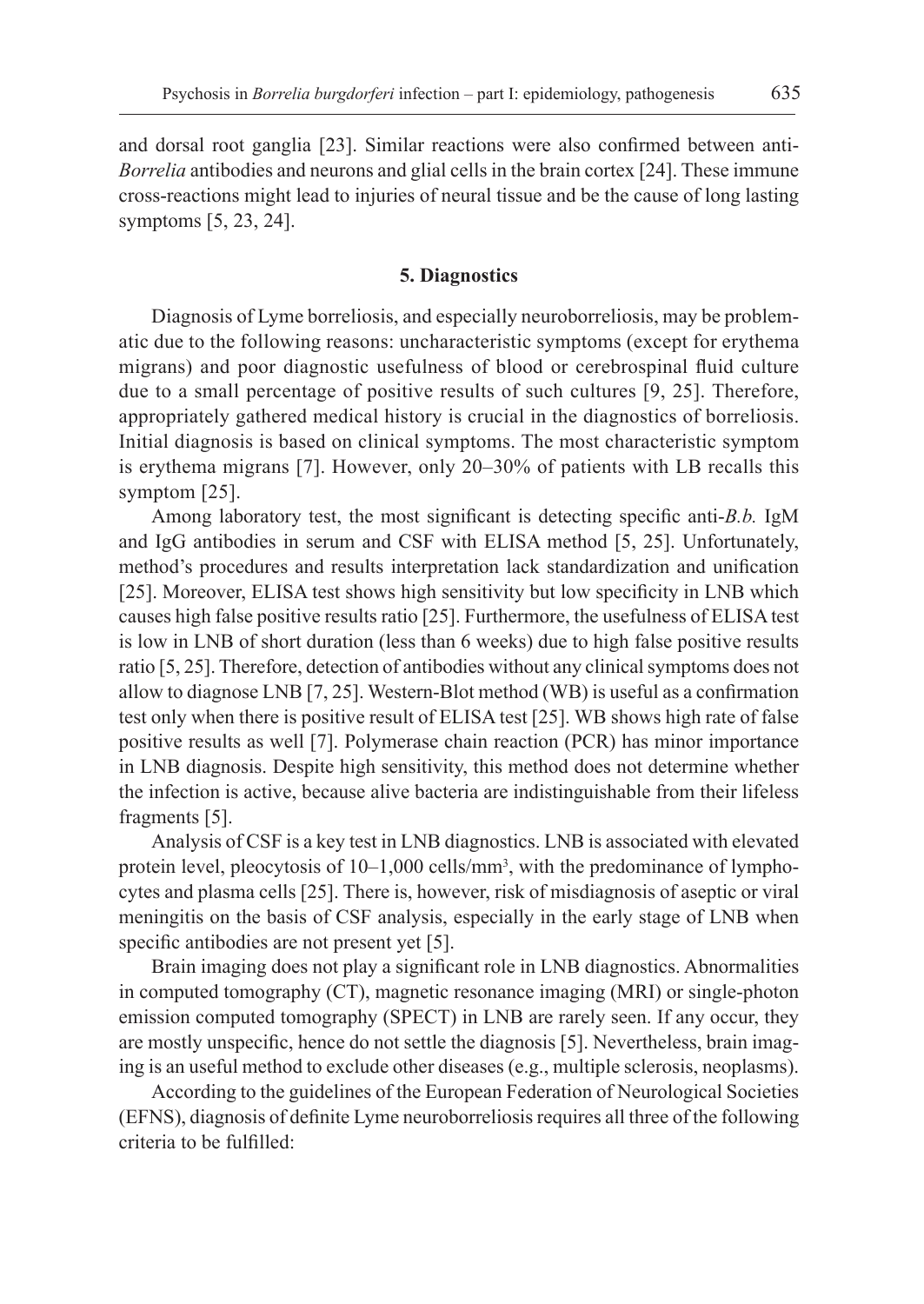- neurological symptoms suggestive of LNB;
- cerebrospinal fluid pleocytosis;
- intrathecal production of *B. burgdorferi* antibodies.

When two out of these criteria are fulfilled, possible LNB can be diagnosed. In situation when the third criterion is lacking, then specific anti-*B. burgdorferi* antibodies have to be found in serum after a period of 6 weeks [25].

The only exception to these criteria is a diagnosis of late LNB with polyneuropathy, in which the following should be fulfilled for definite diagnosis:

- peripheral neuropathy;
- clinical diagnosis of *acrodermatitis chronica atrophicans* (ACA);
- anti-*B. burgdorferi*  specific antibodies in serum [25].

# **6. Differential diagnosis**

Table 1 presents selected symptoms of neuroborreliosis, correlated with diseases relevant in differential diagnosis.

| Symptoms of LNB        | Diseases to differentiate from LNB                                                                                                                                                                                     |  |  |  |
|------------------------|------------------------------------------------------------------------------------------------------------------------------------------------------------------------------------------------------------------------|--|--|--|
| Facial nerve palsy     | other bacterial meningitis (including syphilis) [26]<br>thick-borne encephalitis<br>sarcoidosis<br><b>HIV</b> infection<br>Guillain-Barré syndrome [26]<br>herpes zoster [27]<br>ischemic and hemorrhagic brain stroke |  |  |  |
| Radiculoneuropathy     | mechanical radiculopathies [26]<br>herpes zoster [27]                                                                                                                                                                  |  |  |  |
| Symptoms of meningitis | viral or bacterial meningitis [26]<br>thick-borne encephalitis<br>TB meningitis<br>neurosarcoidosis [27]                                                                                                               |  |  |  |
| Psychotic disorders    | paranoid schizophrenia<br>alcohol delirium<br>psychosis due to substance abuse<br>bipolar disorder<br>autoimmune encephalitis                                                                                          |  |  |  |

Table 1. **Differential diagnosis of selected LNB symptoms**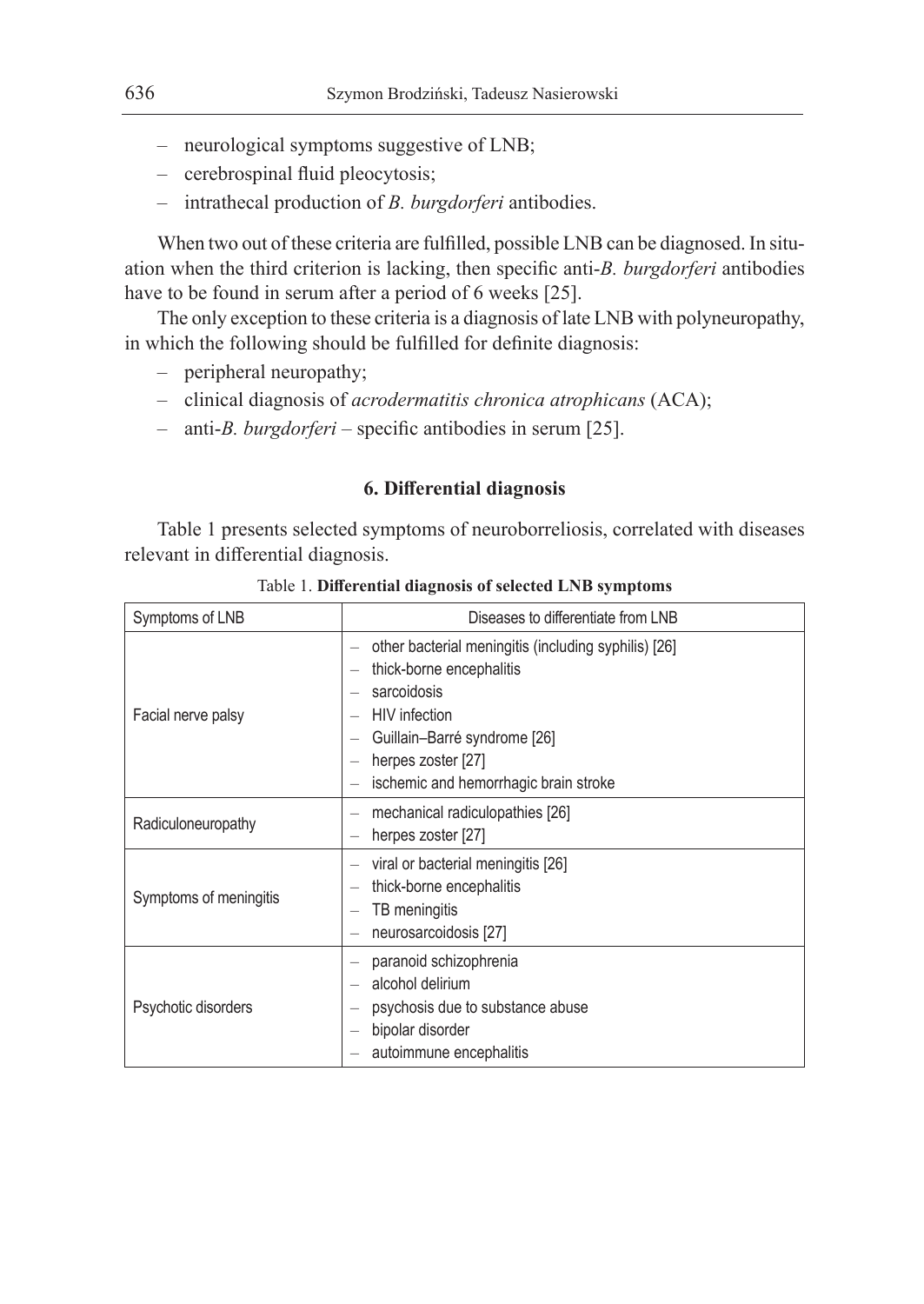# **7. Treatment of Lyme borreliosis**

Antibiotics are used in the treatment of LB. Depending on the stage of the disease oral or intravenous medications are applied. Table 2 contains current treatment guidelines of the EFNS. Table 3 presents recommendations of the Polish Society of Epidemiology and Infectious Diseases. In early LNB (duration < 6 months) with symptoms confined to peripheral nerves, cranial nerves, nerve roots and without symptoms of CNS infection, the use of penicillin or ceftriaxone, or intravenous cefotaxime or oral doxycycline is recommended [25, 28]. Oral and intravenous antibiotics are equally effective.

Treatment should last 10–14 days according to the EFNS or 14–28 days according to Polish guidelines. In early stage of neuroborreliosis with CNS infection symptoms it is recommended to treat patients with intravenous ceftriaxone (2  $g/day$ ) for 14 days [25]. In the case of LNB with some CNS symptoms (meningitis, radiculopathia, cerebral borrelial vasculitis), the recommendations of the Polish Society of Epidemiology and Infectious Diseases allow to use oral doxycycline 200 mg daily or ceftriaxone 2 g intravenously for 14–28 days. Patients with late LNB (duration > 6 months) with peripheral neuropathy and ACA should be treated with oral doxycycline 200 mg daily or intravenous ceftriaxone 2 g daily for three weeks [25]. In the case of late LNB with CNS symptoms, ceftriaxone (2 g daily) for three weeks is recommended. It should be noted that there are no randomized treatment studies of late LNB [25].

| Type of LNB                                                                                         | Recommended drug | Daily dose | Way of application | Duration of<br>treatment |
|-----------------------------------------------------------------------------------------------------|------------------|------------|--------------------|--------------------------|
| Early LNB (definite or possible)<br>confined to peripheral nerves,<br>cranial nerves or nerve roots | Doxycycline      | 200 mg     | Oral               | 14 days                  |
|                                                                                                     | Ceftriaxone      | 2g         | Intravenous        |                          |
|                                                                                                     | Penicillin       | 20 mln u.  |                    |                          |
|                                                                                                     | Cefotaxime       | 6 g        |                    |                          |
| Early LNB with CNS manifestations<br>(myelitis, encephalitis, vasculitis)                           | Ceftriaxone      | 2g         | Intravenous        | 14 days                  |
| Late LNB with peripheral<br>neuropathy and ACA                                                      | Doxycycline      | 200 mg     | Intravenous        | 3 weeks                  |
|                                                                                                     | Ceftriaxone      | 2g         | Intravenous        |                          |
| Late LNB with CNS manifestations<br>(myelitis, encephalitis, vasculitis)                            | Ceftriaxone      | 2g         | Intravenous        | 3 weeks                  |

Table 2. **Guidelines of the European Federation of Neurological Societies (EFNS) [25]**

ACA – *acrodermatitis chronica atrophicans*;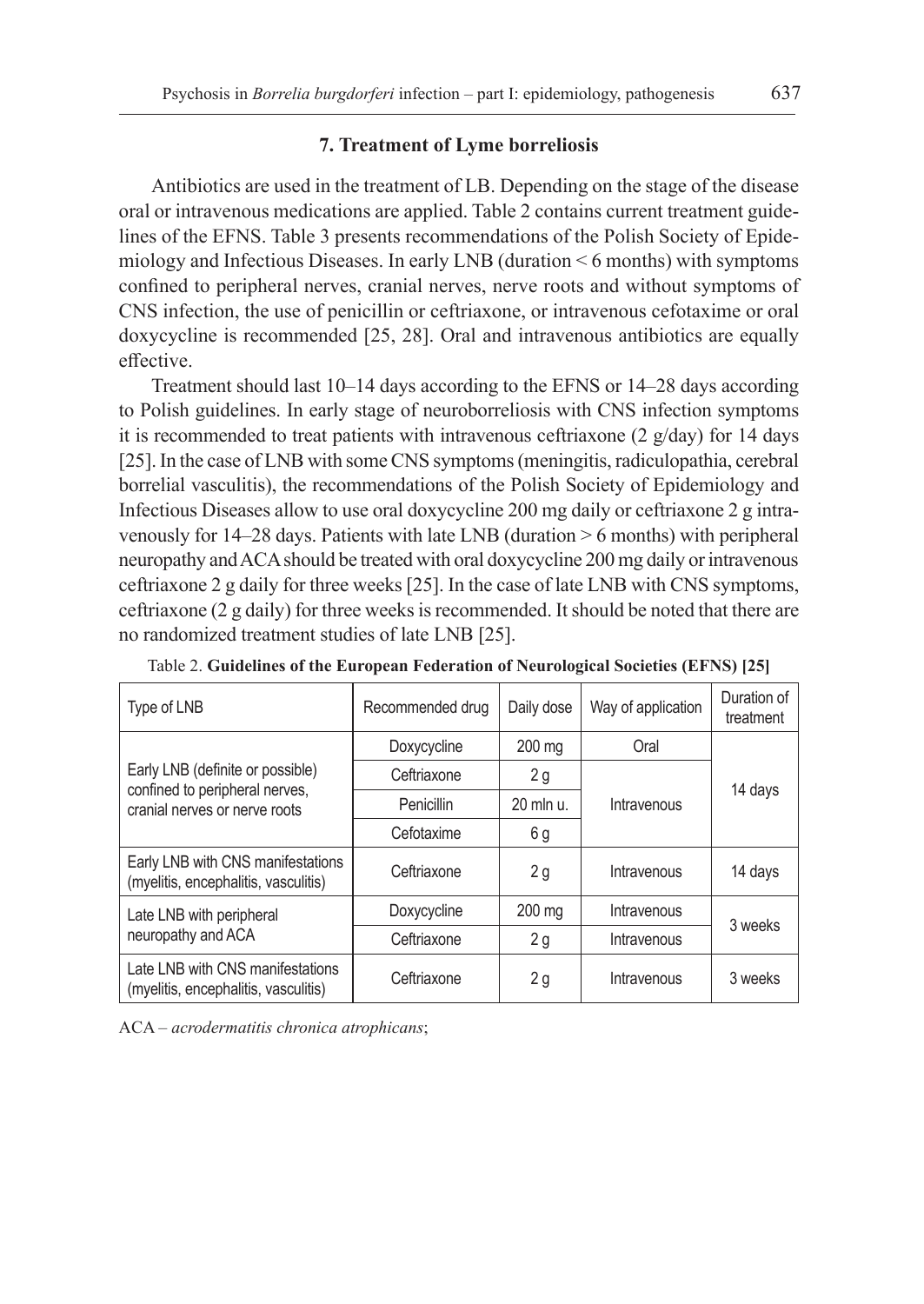| Type of LNB                                                                                      | Recommended drug | Daily dose        | Way of application | Duration of<br>treatment |
|--------------------------------------------------------------------------------------------------|------------------|-------------------|--------------------|--------------------------|
|                                                                                                  |                  |                   |                    |                          |
| Facial nerves palsy                                                                              | Doxycycline      | $2 \times 100$ mg | Oral               | $14 - 28$ days           |
| Meningitis, radiculopathy,<br>cerebral borrelial vasculitis                                      | Doxycycline      | $2 \times 100$ mg | Oral               | $14 - 28$ days           |
|                                                                                                  | Ceftriaxone      | 2g                | Intravenous        |                          |
| Encephalomyelitis,<br>Radiculoneuritis, meningitis,<br>occlusive vasculitis, cerebral<br>infarct | Ceftriaxone      | 2g                | Intravenous        | $21 - 28$ days           |

#### Table 3. **Recommendations of the Polish Society of Epidemiology and Infectious Diseases [28]**

# **8. Conclusions**

Mechanisms of dissemination of *Borrelia burgdorferi* remain unclear. Studies show, however, that spirochetes employ diversified strategies of evading host immune system and use sophisticated mechanisms to invade various human organs. As a result, the disease might develop slowly and uncharacteristically. It is also not fully explained how *Borrelia* manages to break the blood-brain barrier, neither the ways of neural cells injury are clarified. An intriguing fact is that bacteria do not produce any toxic substances, but use cytotoxic compounds secreted by host cells.

Further research on detailed mechanism of spreading the infection, avoiding human immune system, crossing the blood-brain barrier, and injuring neural cells by *Borrelia spirochete* are needed*.* These studies should result in broadening the knowledge of pathogenesis of borreliosis and therefore help in finding efficient methods of prophylaxis, diagnostics and treatment.

# **References**

- 1. Rorat M, Kuchar E, Szenborn L, Małyszczak K. *Narastający lęk przed boreliozą i jego przyczyny*. Psychiatr. Pol. 2010; 44(6): 895–904.
- 2. Hubálek Z. *Epidemiology of Lyme borreliosis*. Curr. Probl. Dermatol. 2009; 37: 31–50.
- 3. Rizzoli A, Hauffe HC, Carpi G, Vourc'h GI, Neteler M, Rosà R. *Lyme borreliosis in Europe*. Euro Surveill. 2011; 16(27): pii=19906. http://www.eurosurveillance.org/ViewArticle.aspx- ?ArticleId=19906.
- 4. Paradowska-Stankiewicz I, Chrześcijańska I. *Borelioza w Polsce w 2012 roku*. Przegl. Epidemiol. 2014; 68: 375–377.
- 5. Zajkowska JM, Hermanowska-Szpakowicz T, Grygorczuk S, Kondrusik M, Pancewicz SA, Czeczuga A et al. *Neuroborelioza*. Polski Przegląd Neurologiczny 2006; 2(1): 13–21.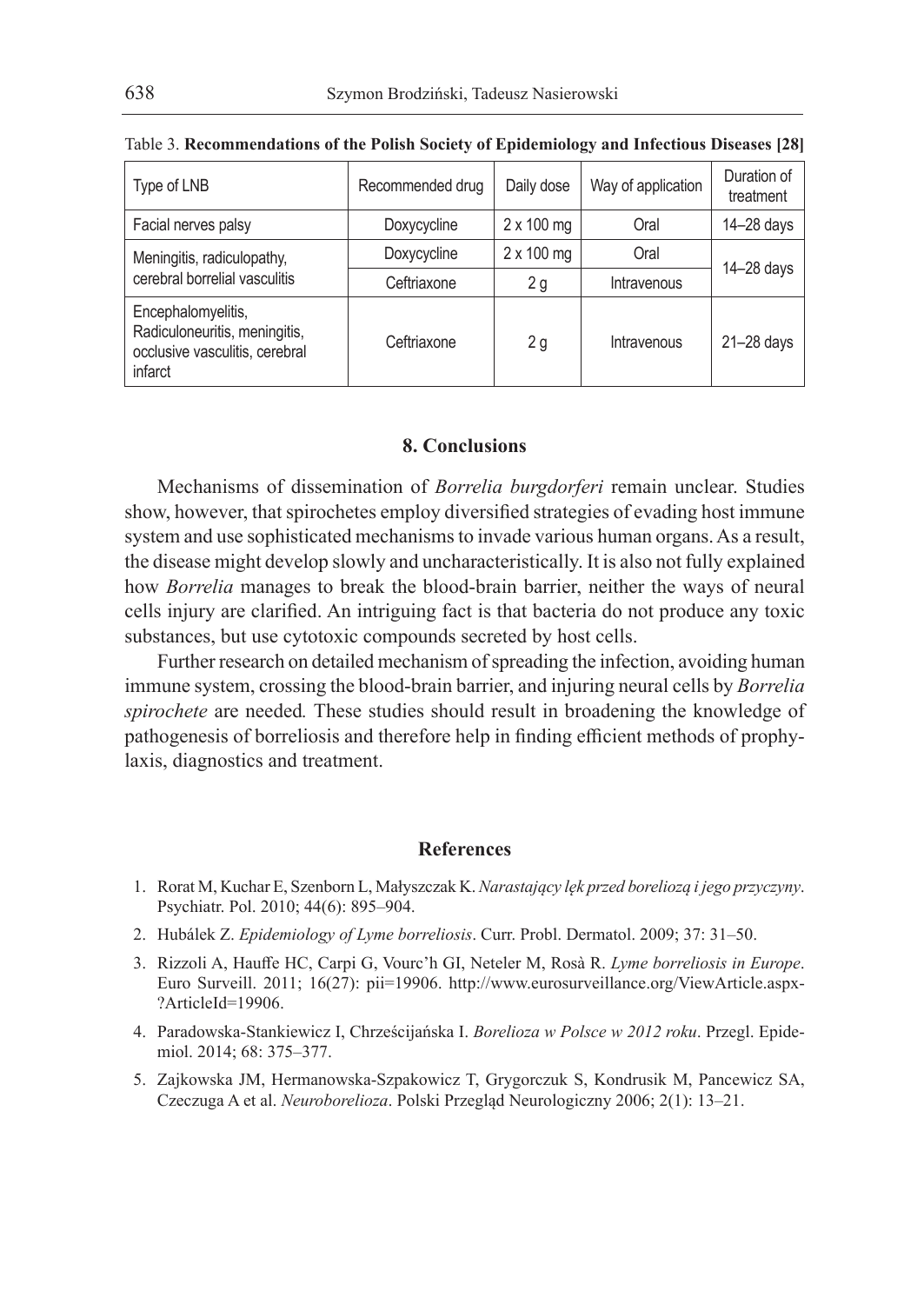- 6. Fallon BA, Levin ES, Schweitzer PJ, Hardesty D. *Inflammation and central nervous system Lyme disease*. Neurobiol. Dis. 2010; 37(3): 534–541.
- 7. Szulżyk T, Flisiak R. *Lyme borreliosis*. Ann. Parasitology 2012; 58(2): 63–69.
- 8. Fallon B, Nields JA. *Lyme disease: A neuropsychiatric illness*. Am. J. Psychiatry 1994; 151(11): 1571–1583.
- 9. Halperin JJ. *Lyme neuroborreliosis*. CNS Drugs 2000; 14(4): 257–266.
- 10. Fallon BA, Nields JA, Burrascano JJ, Liegner K, DelBene D, Liebowitz MR. *The neurpsychiatric manifestations of Lyme borreliosis*. Psychiatr. Q. 1992; 63(1): 95–117.
- 11. Rupprecht TA, Koedel U, Fingerle V, Pfister HA. *The pathogenesis of Lyme neuroborreliosis: From infection to inflammation*. Mol. Med. 2008; 14(3–4): 205–212.
- 12. Grab DJ, Perides G, Dumler JS, Kim KJ, Park J, Kim YV et al. *Borrelia burgdorferi, host-derived proteases and the blood barrier*. Infect. Immun. 2005; 73(2): 1014–1022.
- 13. Singh SK, Girschick HJ. *Molecular survival strategies of the Lyme disease spirochete Borrelia burgdorferi.* Lancet Infect. Dis. 2004; 4(9): 575–583.
- 14. Embers ME, Ramamoorthy R, Philpp MT. *Survival strategies of* Borrelia burgdorferi*, the etiologic agent of Lyme disease*. Microbes Infect. 2004; 6(3): 312–318.
- 15. Fikrig E, Narasimhan S. *Borrelia burgdorferi travelling incognito?* Microbes Infect. 2006; 8(5): 1390–1399.
- 16. Pulzova L, Bhide MR, Andrej K. *Pathogen translocation across the blood-brain barrier*. FEMS Immunol. Med. Microbiol. 2009; 57(3): 203–213.
- 17. Ramesh G, Alvarez AL, Roberts ED, Dennis VA, Lasater BL, Alvarez X et al. *Pathogenesis of Lyme neuroborreliosis: Borrelia burgdorferi lipoproteins induce both proliferation and apoptosis in rhesus monkey astrocytes*. Eur. J. Immunol. 2003; 33(9): 2539–2550.
- 18. Ma Y, Seiler KP, Tai KF, Yang L, Woods M, Weis JJ. *Outer surface lipoproteins of Borrelia burgdorferi stimulate nitric oxide production by the cytokine-inducible pathway*. Infect. Immun. 1994; 62(9): 3663–3671.
- 19. Ramesh G, Santana-Gould L, Inglis F, England JD, Philipp M. *The Lyme disease spirochete Borrelia burgdorferi induces inflammation and apoptosis in cells from dorsal root ganglia*. J. Neurinflammation 2013; 10: 88–101.
- 20. Ramesh G, Didier PJ, England JD, Santana-Gould L, Doyle-Meyers LA, Martin DS et al. *Inflammation in the pathogenesis of Lyme neuroborreliosis*. Am. J. Pathol. 2015; 185(5): 1344–1360.
- 21. Ramesh G, Benge S, Pahar B, Philipp M. *A possible role for inflammation in mediating apoptosis of oligodendrocytes as induced by the Lyme disease spirochete Borrelia burgdorferi*. J. Neurinflammation 2012; 9: 72–87.
- 22. Sigal LH. *Cross reactivity between Borrelia burgdorferi flagellin and a human axonal 64 000 molecular weight protein*. J. Infect. Dis. 1993; 167(6): 1372–1378.
- 23. Alaedini A, Latov N. *Antibodies against OspA epitopes of Borrelia burgdorferi cross-react with neural tissue*. J. Neuroimmunol. 2005; 159(1–2): 192–195.
- 24. Chandra A, Wormser GP, Klempner MS, Trevino RP, Crow MK, Latov N et al. *Anti-neural antibody reactivity in patients with a history of Lyme borreliosis and persistent symptoms*. Brain Behav. Immun. 2010; 24(6): 1018–1924.